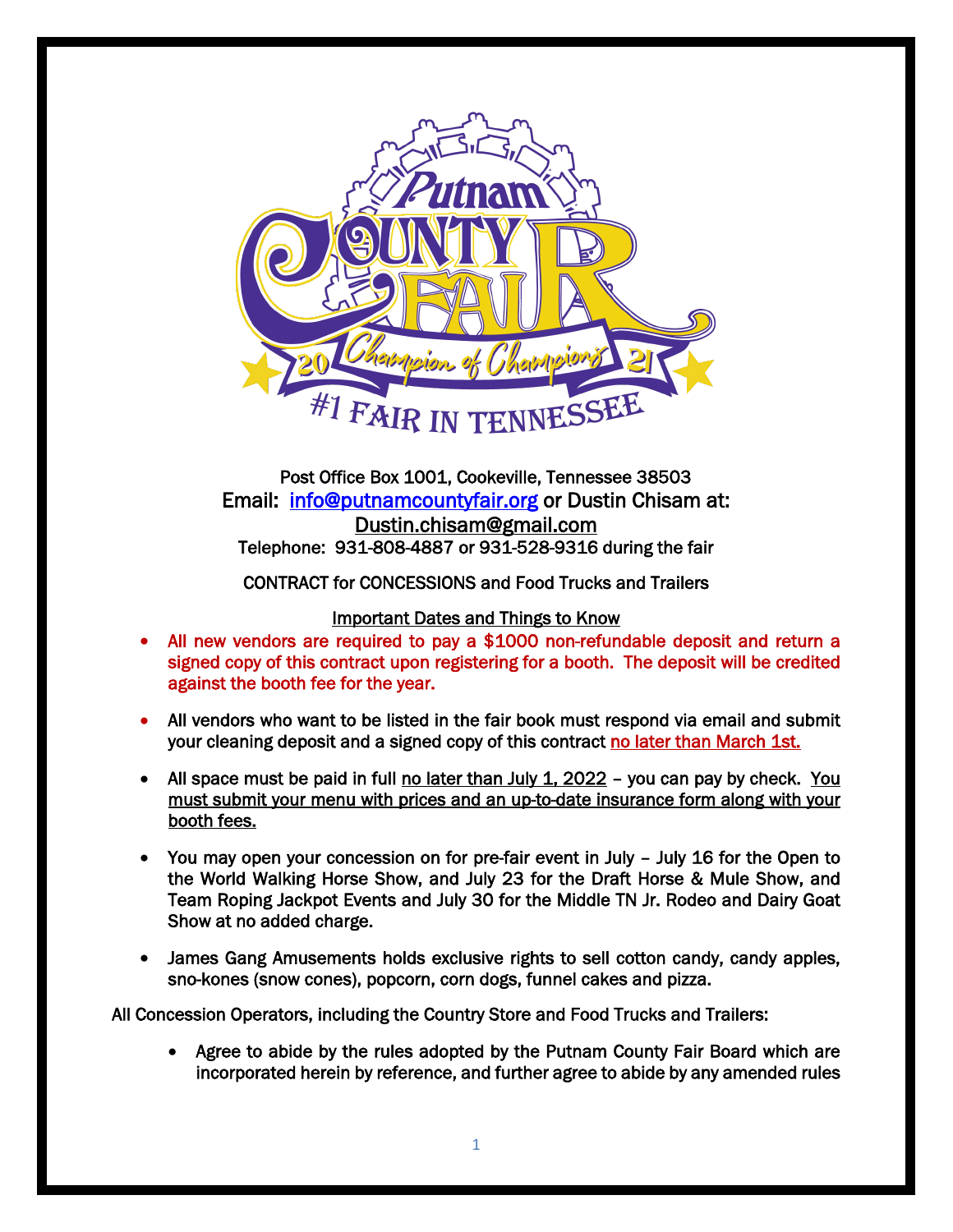as adopted by the fair board and provided to concession operators prior to or during the fair.

- Will secure appropriate state licenses and conform to all state, county, and city license and tax laws.
- Shall maintain a comprehensive commercial general liability policy and provide a current copy of the Certificate of Insurance naming the Putnam County Fair, the Putnam County Fair Board and Putnam County, Tennessee as additionally insured.

Additionally your policy must include: Premises-Operations; Contractual Liability; Product Liability and Completed Operation; and Property Damage with limits of \$1,000,000 or greater.)

Concession operators' insurance coverage shall be primary insurance with respect to the Fair, its officials, employees, and volunteers and that any insurance maintained by the Fair, its officials, employees and volunteers shall be in excess to the concession operator's insurance and shall not contribute to it.

- Agrees to hold the Putnam County Fair harmless and indemnify the Fair, its officials, employees, and volunteers from all liability arising out of the concession operator's actions or the actions of those employed by the concession operator.
- Shall confine their activities to the interior of the booth/space and no signs or other items may be placed in the midway or street rights-of-way.
- Shall not remove, alter, or change in any way the interior of the concession stand, without permission from the President of the Putnam County Fair and the Fairground Manager.

The Fair Board reserves the right to void the contract if at any time the concession operators shall be engaged in illegal activities, fail to have proper state, county or city licenses and/or fail to conform with tax laws, or exhibit conduct/materials which, in the opinion of the Fair Board or it's representative, is offensive and/or is contrary to the community standards of decency and/or morality or would be unsuitable for viewing by minors. Inspections of concessions may take place at any time. If, due to any of the above listed violations or for any other reason the Fair or its representative feels the need to void a contract, the concession operator forfeits all deposits.

The Fair reserves the right to approve all additional electrical wiring and electrical hookups.

The Fair retains the right to alter and edit any menu as submitted or restrict the sale of any items not listed and approved on the menu as submitted with the concession operator's contract. No concession operator can offer for sale any additional items which were not listed and approved by the Fair President when the contract is submitted.

No food smokers may be operated on the fairground property.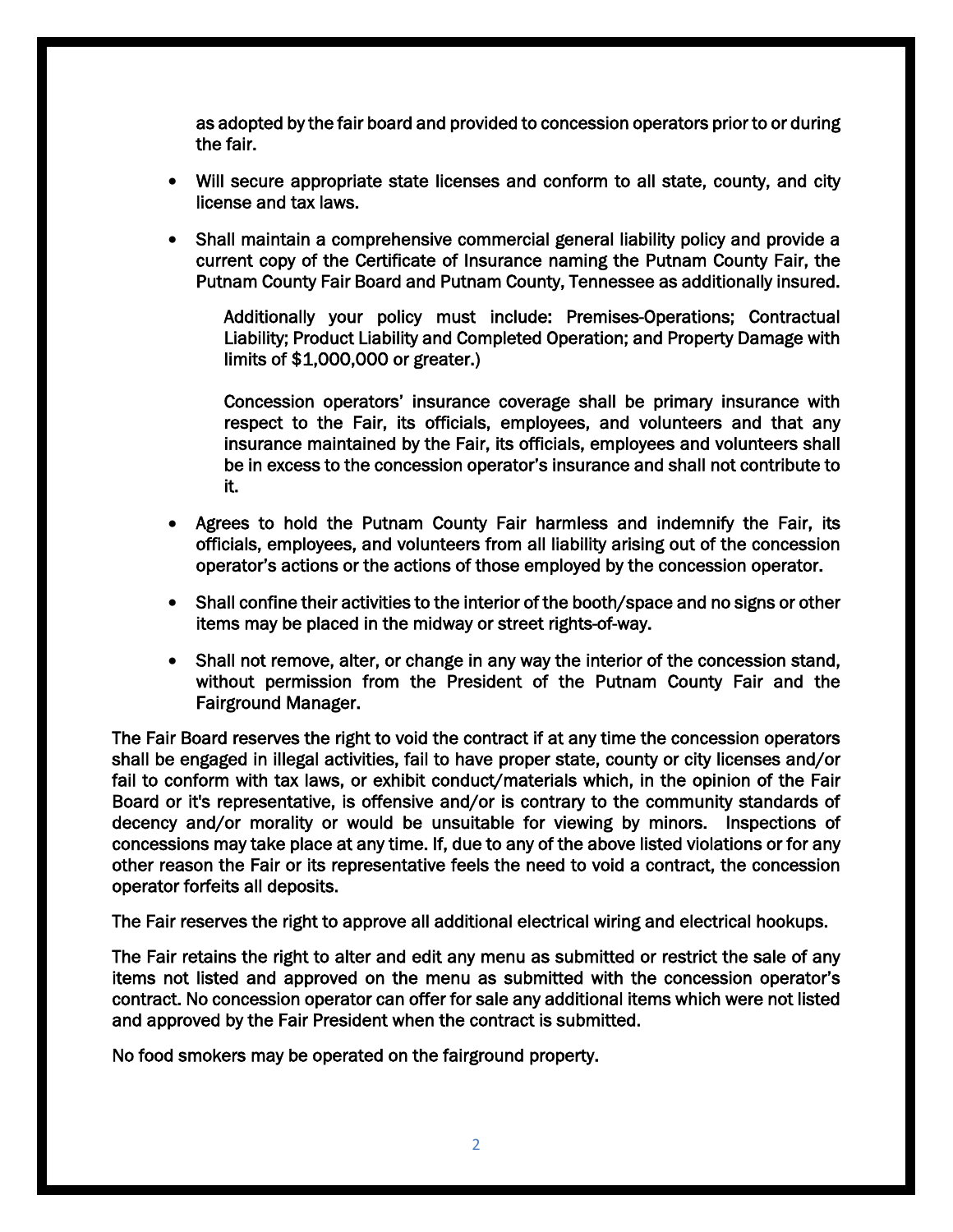Each of the large concession stands comes with sink, hot water heater and at least one soft drink cooler. Operators must provide all other equipment needed to operate. Painting of the concession booths, counters, or benches may be permitted if approved by the Fair President and/or Fairground Manager; no signage of any kind will be permitted on the concession stand roofs; and all equipment and machines are to be located inside each concession stand.

Music is permitted for each stand if the volume is kept low enough so as not to interfere with adjoining stands.

All beverages sold by concessions at the fair, or any other fair board sponsored event at the fairgrounds must be the products of the Coca-Cola company which holds the contract with the fair board and fairgrounds, except sweet or un-sweet tea and lemonade, and purchased through the Fair Board and/or the company's agent at the fairgrounds. Coke will deliver initial setup of drinks on (Date to be announced before the fair) between 9:00 am and 12 Noon. Drinks are to be paid for upon delivery. All drink case prices are \$36. Cokes are to be sold for \$3 each and water for \$2.

> The Fair Board maintains a Reefer truck, and staff on the fairgrounds in order to have a stock of cold soft drinks and water as concession operators need them. We ask that concession operators not stockpile cases of soft drinks and water that must be returned at the end of the fair. No more than ten full (not mixed) cases may be returned for credit at the end of the fair. Please note this is Coke's rule.

Concessions may make and sell their own sweet and un-sweet tea and lemonade.

A preferred parking area for concessions has been arranged for at the North West Gate. Parking at the South Gate is also allowed, but space there is limited. All concessions workers should enter through one of these gates.

At least 1 week prior to the fair, we will issue up to fifteen free 10 day passes or the equivalent in 1 day passes per booth (or any combination). Badges/tickets will allow admission through the South, and Northwest Gates of the fairgrounds when gates are collecting admission (or the East gate for booth 12 and the Country Store). It will be up to concession operator to make sure workers have the appropriate badges/tickets to get into the fairgrounds. Booth workers will be charged admission if they arrive without a pass. It will not be acceptable to leave passes at the gates for workers.

• Please indicate the number of workers you will have on the last page of this contract.

There shall be no assignment or subcontracting of any stand without written consent of the Fair President and no selling of food products in the arena or grandstands.

No alcoholic beverages shall be permitted to be advertised, promoted, sold, or possessed in the concession stands at any time.

Concession booths are subject to inspection by the Cookeville Fire Department and the Putnam County Health Department. There is a fee for the Health Department's inspection which must be paid by the booth operator.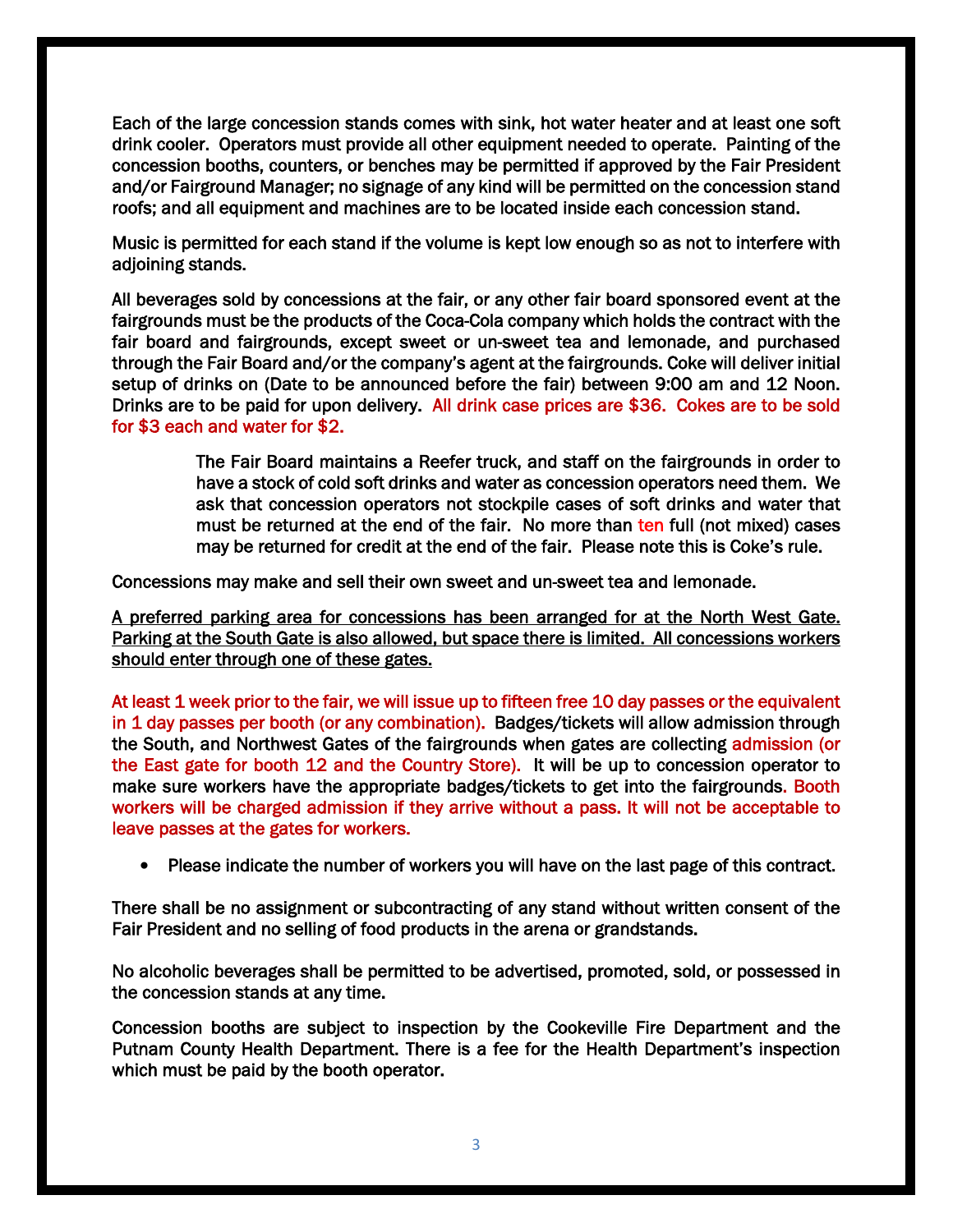Any dispute over the meaning or interpretation of the rules shall be submitted to the Fair Board for resolution. The Fair Board shall have full, complete, and absolute power to make a ruling on any dispute among concession operators. Failure of any concession operator to abide by the Fair Board's decision shall constitute an immediate forfeiture of all rights under this contract, and the stand purchaser shall vacate the stand within 12 hours after being given written notice by the Fair Board.

A \$250.00 Security Deposit will be due March 1, 2022 if you want to rent concession space at the 96th Putnam County Fair. This deposit will be refunded after booth or area around the truck or trailer is inspected and approved by the fair board's representative. All contents in the permanent concessions belonging to stand purchaser must be removed from the stand and fairgrounds within two days after the fair. The booth should be swept and mopped clean, no trash or any other materials, and coolers must be wiped clean. Failure to leave the stand clean within 2 days after the fair will result in you not being invited back to the fair the following year. It is up to you to see that your booth is inspected prior to leaving. Security Deposit will be refunded when this is complete.

Concession rental fee must be paid in full no later than July 1, 2022. If not paid in full by this date the space will be relinquished and offered to another vendor, your deposit will be forfeited, and you will still be invoiced and are expected to pay the booth rent, as you are under contract. The Fair along with the individual Board Members, Agents and Employees of the Board along with Putnam County, Tennessee, their Agents and Employees assumes no liability and is to be held harmless from any claim of liability or demand of any kind for or on account of any personal injury or damage of any kind sustained by any person or to any property because of this Contract.

Cleanliness and the appearance of a trash free fairgrounds are of utmost importance therefore, each concession operator agrees to police the outside, around and to nearby buildings, and other concession stands multiple times each day to assure a clean eating environment and contribute to a trash free fairground. It is our goal to have the cleanest fairgrounds in the state of Tennessee.

Each Concession shall be responsible for disposing of the grease used in your stand in the appropriate receptacle provided by the fair. Under no circumstances shall grease be poured down the sink drain in the stand. If this occurs and the county has to plunge, or clean out the drain that cost will be passed onto the person/business renting the stand.

The Fair Board will include a list of our Concession Operators in the fair book. To do that we must have an early commitment from you to be involved thus the request for your deposit no later than March 1, 2022. We print 4,500 fair books distributed across Putnam, from Monterey to Silver Point and in some adjoining counties.

Each Concession Operator may determine if your food booth is smoking or non-smoking. The Fair Board will provide no smoking signs for those who want their booth to be non-smoking. Please call the fair office to have signs put up on your booth.

Please be reminded and remind your workers that the Putnam County Fair is a family event and appropriate attire is expected to be worn by all providing a service to our guests.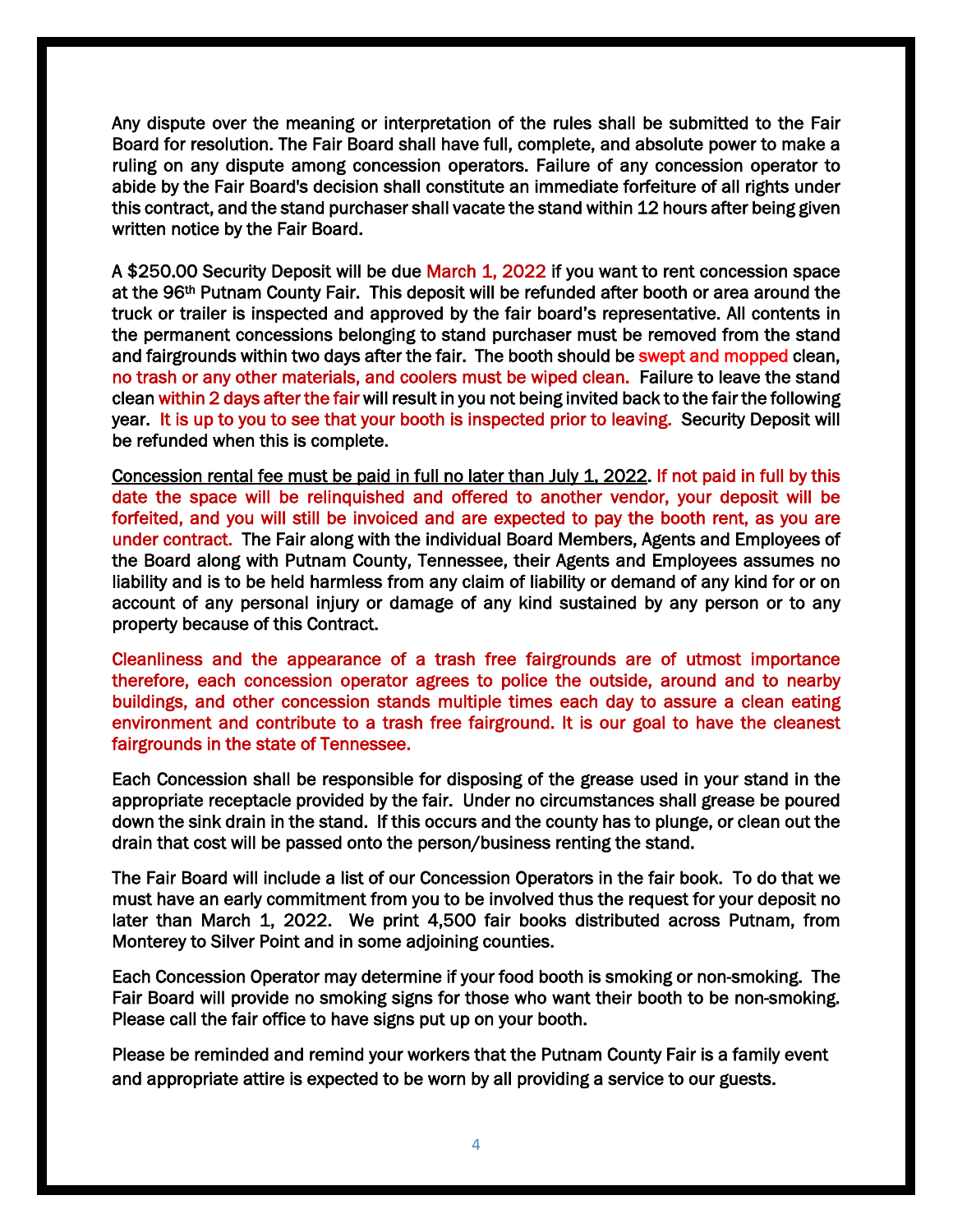I/we hereby voluntarily assume all risk of accident, injury, or damage to person or property that might arise from said contract and hereby release discharge and agree to save harmless the said Fair along with the individual Board Members, Agents and Employees of the Board along with Putnam County, Tennessee, their Agents and Employees from any claim, liability, or demand of any kind for or on account of any personal injury or damage of any kind sustained by I/we, whether caused by the negligence of said Fair along with the individual Board Members, Agents and Employees of the Board along with Putnam County, Tennessee, their Agents and employees of any or otherwise.

It is also a part of this agreement that the individual, group, or organization making this contract shall be wholly responsible and entirely liable for obtaining and having available the correct type of and complete insurance coverage that may be necessary for the type of event for which this contract was requested. In addition, the Maker of this contract shall be completely responsible to make certain that their individual or group coverage is necessary for those participating under the maker of this Contract; the Contract Maker shall be held totally liable for informing the participants of the event for their safety.

When signing and returning this contract, the Concession Operator will also complete the following actions:

By March 15th: Include a Check or Money Order for Security Deposit

By July 1st:

- Pay rental fee in full
- Each Concession Operator must attach a menu/list of items that will be sold in the concessions booth with prices indicated. Menus MUST have prices indicated. Menu prices will be checked when the fair opens…it will no longer be acceptable to wait until other concessions have posted their prices to establish your prices. Anyone found guilty of this will not be asked to return to the fair and may forfeit the deposit for not following the rules. Any changes in prices after you have submitted them to the fair board must be given in writing and explained to John Allen, and approved in writing.
- Provide a Certificate of Insurance.

I/we certify that having fully read and understanding all the conditions as stated herein, hereby affix and set forth our signature/s in good faith as testimony to acceptance of this Contract as written.

The undersigned by signing this document states that he (she) has read and understands the above rules. The undersigned and any worker and/or agent further agree to be bound hereby. I understand that by signing this agreement, I am committed to paying the full amount of rent by July 1, 2022 and that the Putnam County Fair may collect said rent whether or not I choose to utilize the space during the fair.

| Dated this _______ day of<br>the control of the control of the control of the control of the control of the control of the control of the control of the control of the control of the control of the control of the control of the control of the control |  |
|------------------------------------------------------------------------------------------------------------------------------------------------------------------------------------------------------------------------------------------------------------|--|
| <b>Concession Operator Signature:</b>                                                                                                                                                                                                                      |  |
|                                                                                                                                                                                                                                                            |  |
| Email:                                                                                                                                                                                                                                                     |  |